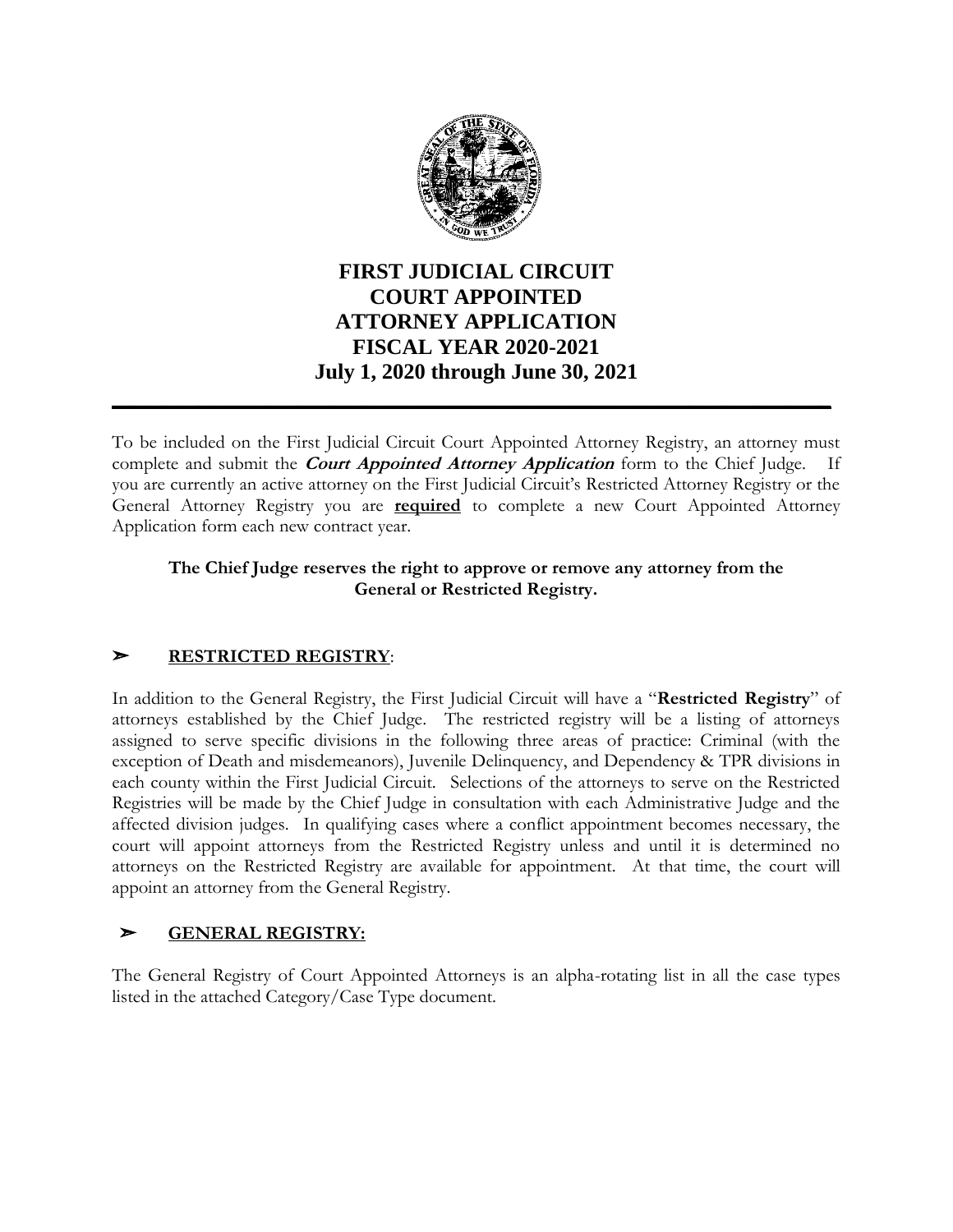| <b>REGISTRY CATEGORY</b>                                        | <b>CASES INCLUDED IN CATEGORY</b>                                                                                                                                                                                                                                                                                                                                                                                                                                                           |
|-----------------------------------------------------------------|---------------------------------------------------------------------------------------------------------------------------------------------------------------------------------------------------------------------------------------------------------------------------------------------------------------------------------------------------------------------------------------------------------------------------------------------------------------------------------------------|
| <b>CAPITAL</b>                                                  | 1 <sup>st</sup> Degree Murder (Lead Counsel)<br>1 <sup>st</sup> Degree Murder (Co-Counsel)<br><b>Capital Sexual Battery</b><br>Capital (Non-Death other than Capital Sexual Battery)                                                                                                                                                                                                                                                                                                        |
| <b>CRIMINAL RICO</b>                                            | Felony - Life (RICO)<br>Felony - Punishable by Life (RICO)<br>Felony 1 <sup>st</sup> Degree (RICO)                                                                                                                                                                                                                                                                                                                                                                                          |
| <b>CRIMINAL</b><br>(Restricted Registry categories)             | Felony - Noncapital Murder<br>Felony - Life<br>Felony - Punishable by Life<br>Felony - 1 <sup>st</sup> Degree<br>Felony - 2 <sup>nd</sup> Degree<br>Felony - 3 <sup>rd</sup> Degree<br>Violation of Probation - Felony (includes VOCC)<br>Misdemeanor<br><b>Criminal Traffic</b><br>Felony or Misdemeanor (No information filed)<br>Violation of Probation - Misdemeanor (includes VOCC)<br><b>Contempt Proceedings</b><br>Extradition                                                      |
| <b>DELINQUENCY</b><br>(Restricted Registry categories)          | Juvenile Delinquency - Felony Life<br>Juvenile Delinquency - 1 <sup>st</sup> Degree Felony<br>Juvenile Delinquency - 2 <sup>nd</sup> Degree Felony<br>Juvenile Delinquency - 3rd Degree Felony<br>Juvenile Delinquency - Misdemeanor<br>Juvenile Delinquency (Direct File or No Information Filed)<br>Violation of Probation - Juvenile Delinquency (includes VOCC)                                                                                                                         |
| POST CONVICTION                                                 | Rules 3.800 and 3.850 at trial and appellate level (also includes<br>postconviction petitions for habeas corpus and petitions for<br>belated appeal.)                                                                                                                                                                                                                                                                                                                                       |
| <b>CAPITAL APPEALS</b>                                          | Capital Appeals                                                                                                                                                                                                                                                                                                                                                                                                                                                                             |
| <b>CRIMINAL APPEALS</b>                                         | <b>Felony Appeals</b><br>Juvenile Delinquency Appeals<br>Misdemeanor Appeals                                                                                                                                                                                                                                                                                                                                                                                                                |
| <b>DEPENDENCY &amp; TPR</b><br>(Restricted Registry categories) | Dependency - Up to 1 year<br>Dependency - Each year after 1 <sup>st</sup> year<br>Dependency - Reactivation of Protection Supervision - Up to 1<br>year<br>Dependency - No Petition Filed or Dismissed at Shelter<br>Termination of Parental Rights - Ch, 39, F.S., Up to 1 year<br>Termination of Parental Rights - Ch. 39, F.S., Each year after 1st<br>Termination of Parental Rights - Ch. 63, F.S., Up to 1 year<br>Termination of Parental Rights - Ch. 63, F.S., Each year after 1st |